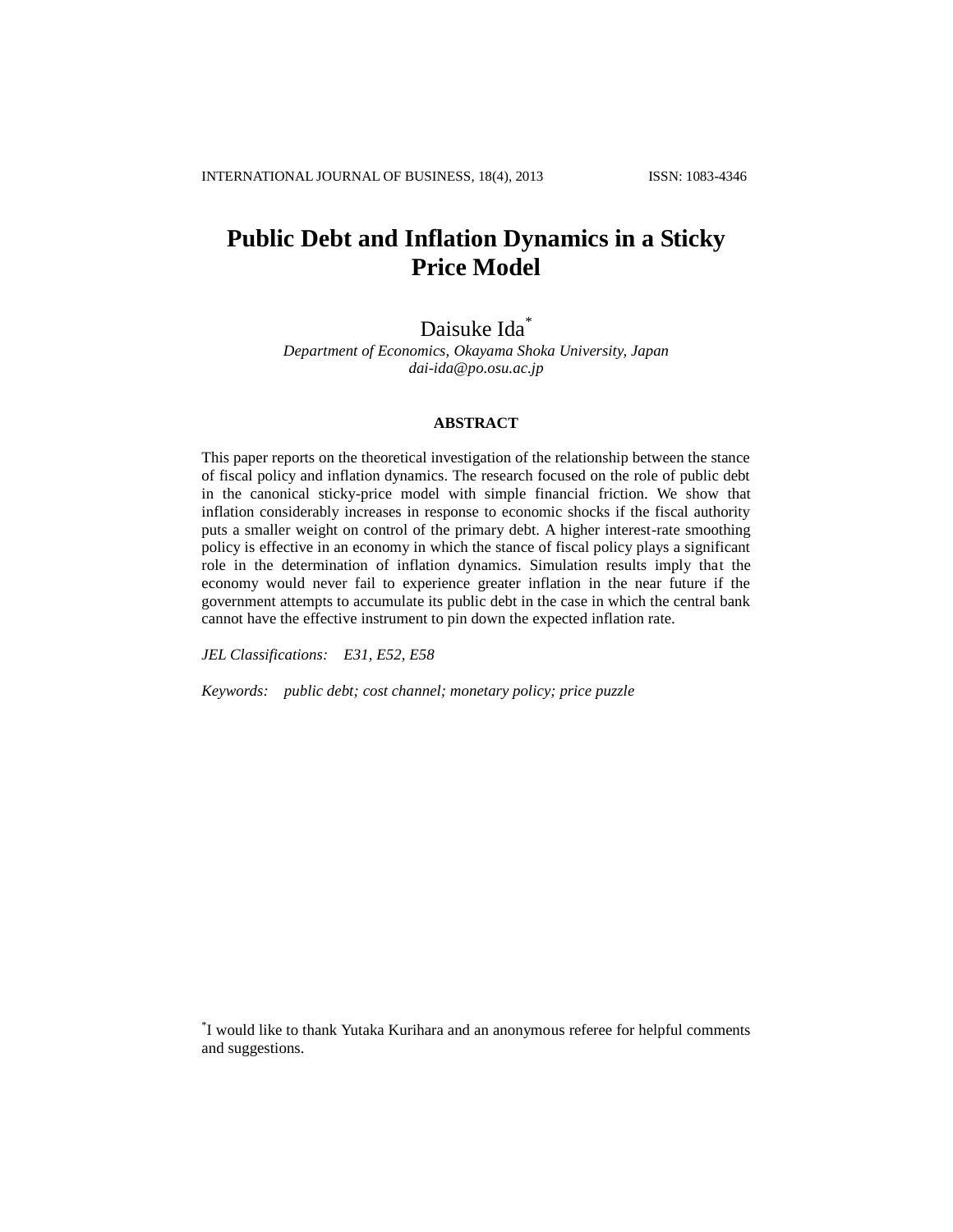## **I. INTRODUCTION**

The Japanese economy has experienced a severe stagnation, which was mainly caused by financial fragility associated with a bad loan problem, since the 1990s. To revive the economy, the Japanese government has implemented a fiscal stimulus by aggressively accumulating public debt. Indeed, it is well known that the total amount of public debt in Japan is high among developed countries. Once the public sector expects that the accumulation of debt is not sustainable, the Japanese economy would inevitably experience the higher inflation rate in the near future. Therefore, it is unquestionable that the stance of the fiscal policy crucially plays an important role in Japan's inflation dynamics.

Also, several studies have discussed the role of financial frictions in monetary policy analysis. Bernanke, Gertler, and Gilchrist (1999) introduce financial market friction into the standard new Keynesian model, and stress a financial accelerator effect that a change in an external financial premium has the persistent effect on the real economy. Ravenna and Walsh (2006) show that a cost channel, which implies that a rise in working capital induced by a monetary contraction results in an increase in inflation, generates a wedge between stabilizing inflation and stabilizing the output gap in the case of optimal monetary policy. Chowdhury, Hoffman, and Schabert (2006) find that a cost channel plays a significant role in the new Keynesian Phillips curve (NKPC) in developed countries. These studies imply that the role of financial friction is not negligible when the central bank conducts monetary policy. Our question is how the stance of the fiscal policy affects inflation dynamics in an economy with financial frictions.

To answer this question, we theoretically explore the relationship between the stance of fiscal policy and inflation dynamics in a sticky price model with a simple financial friction. Our model shows that the response of inflation to a contractionary monetary policy shock crucially depends on the stance of fiscal policy. Interestingly, the price puzzle that monetary tightening generates an increase in inflation occurs if the government puts a smaller weight on the control of the primary debt. In addition, the inflation rate considerably increases in response to a public debt shock if the government imposes a small weight on the control of the public debt in a fiscal policy rule. Thus, our result addresses that the stance of fiscal policy matters in a sticky price model with financial frictions.

This paper also demonstrates how the central bank solves the problem of the price puzzle generated by an accumulation of public debt. Our model suggests that the central bank should put a higher weight on interest rate smoothing to eliminate the price puzzle induced by a smaller weight on the control of the primary debt. Indeed, a monetary policy rule with a high weight on the lagged interest rate leads to a decline in inflation after a monetary tightening shock.

Our simulation results might indicate that inflation never drastically increases if both the government and the central bank can enhance their credibility of economic policies. The economy would inevitably experience greater inflation in the near future, however, if the government attempts to accumulate public debt in the case of the central bank having no effective instrument to pin down the expected inflation rate.

The remainder of this paper proceeds as follows. Section II describes the model. Section III reports our simulation results. Section IV briefly concludes.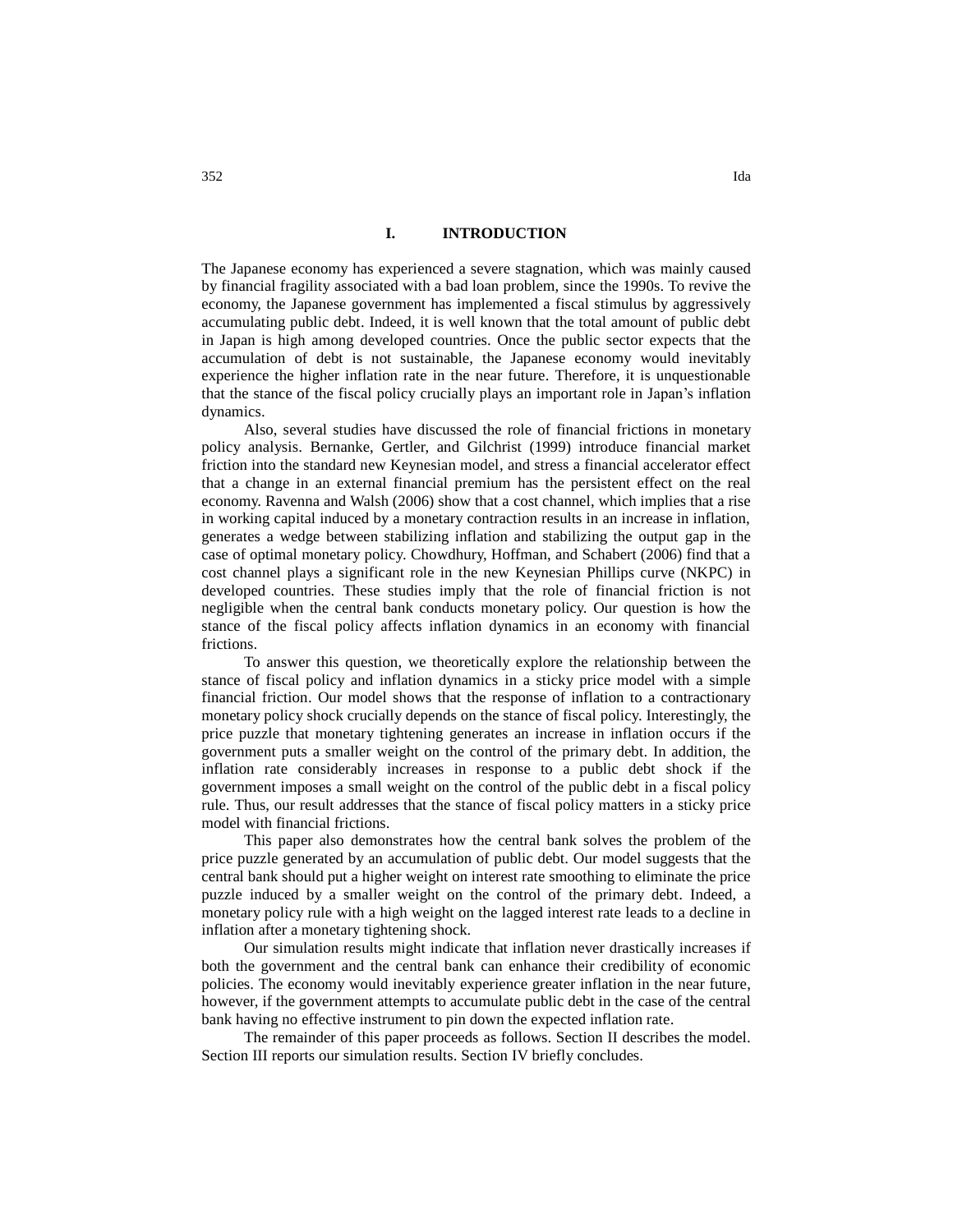#### **II. MODEL**

Apart from the presence of a cost channel, our model is based on the framework of Woodford (1996) and Black and Kirsanova (2004). Lower case variables denote a log-deviation from the steady state. A log-linearized variable around the steady state is expressed by  $z_t = \log(Z_t / \overline{Z})$ .  $\overline{Z}$  denotes the value of the steady state.

First, the dynamic IS curve, which is derived from the representative household's Euler equation for optimal consumption, is given by

$$
x_{t} = E_{t}x_{t+1} - \sigma^{-1}(r_{t} - E_{t}\pi_{t+1}) + v b_{t}
$$
 (1)

where the output gap is defined by  $x_t = y_t - y_t^n \cdot y_t$  represents the log-deviation of actual output and  $y_t^n$  is the log-deviation of the natural rate of output. Also,  $r_t$  is the nominal interest rate,  $\pi_t$  is the inflation rate, and  $b_t$  is the real public debt. Finally,  $\sigma$  and v are positive parameters.

Second, inflation adjustment is depicted by the NKPC. Firms are subject to monopolistic competition and Calvo (1983) type staggered nominal price rigidities. Thus, under Calvo pricing, fraction  $1-\omega$  of all firms optimally adjusts their prices, whereas the remaining fraction of firms  $\omega$  does not. Moreover, following Gali and Gertler (1999) and Steinsson (2003), we employ the rule of thumb hypothesis. More precisely, among firms that can adjust prices, a fraction  $\lambda$  sets price optimally, while a fraction  $1-\lambda$  sets price based on a rule of thumb, which is given as follows:

$$
P_t^r = P_{t-1}^* \left( \frac{P_{t-1}}{P_{t-2}} \right)
$$

where  $P_t^r$  is the price for firms that use rule-of-thumb pricing and  $P_t^*$  is optimal price index in period  $t$ , and  $P_t$  is price index in period  $t$ .

Under these conditions, we obtain the following hybrid  $NKPC<sup>1</sup>$ 

$$
\pi_t = \chi_f E_t \pi_{t+1} + \chi_b \pi_{t-1} + \delta \varphi_t \tag{2}
$$

where  $\chi_f \equiv \omega \beta/[\omega + (1 - \lambda)(1 - \omega(1 - \beta))]$ ,  $\chi_b \equiv (1 - \lambda)/[\omega + (1 - \lambda)(1 - \omega(1 - \beta))]$ , and where  $\chi_f \equiv \omega \beta/[\omega + (1 - \lambda)(1 - \omega(1 - \beta))]$ ,  $\chi_b \equiv (1 - \lambda)/[\omega + (1 - \lambda)(1 - \omega(1 - \beta))]$ , and  $\delta \equiv (1 - \omega)(1 - \omega \beta)\lambda/[\omega + (1 - \lambda)(1 - \omega(1 - \beta))]$ .  $\beta$  is the positive parameter. Also,  $\varphi_1$ denotes the real marginal cost.

When a cost channel is present, as shown in Ravenna and Walsh (2006) and Chowdhury, Hoffman, and Schabert (2006), real marginal cost is given by

$$
\varphi_t = (1 + \psi_R)r_t + (\sigma + \eta)x_t \tag{3}
$$

where  $\psi_R$  is the degree of incomplete lending rate pass-through and  $\eta$  is the positive parameter. Real marginal cost now depends on the lending rate because a cost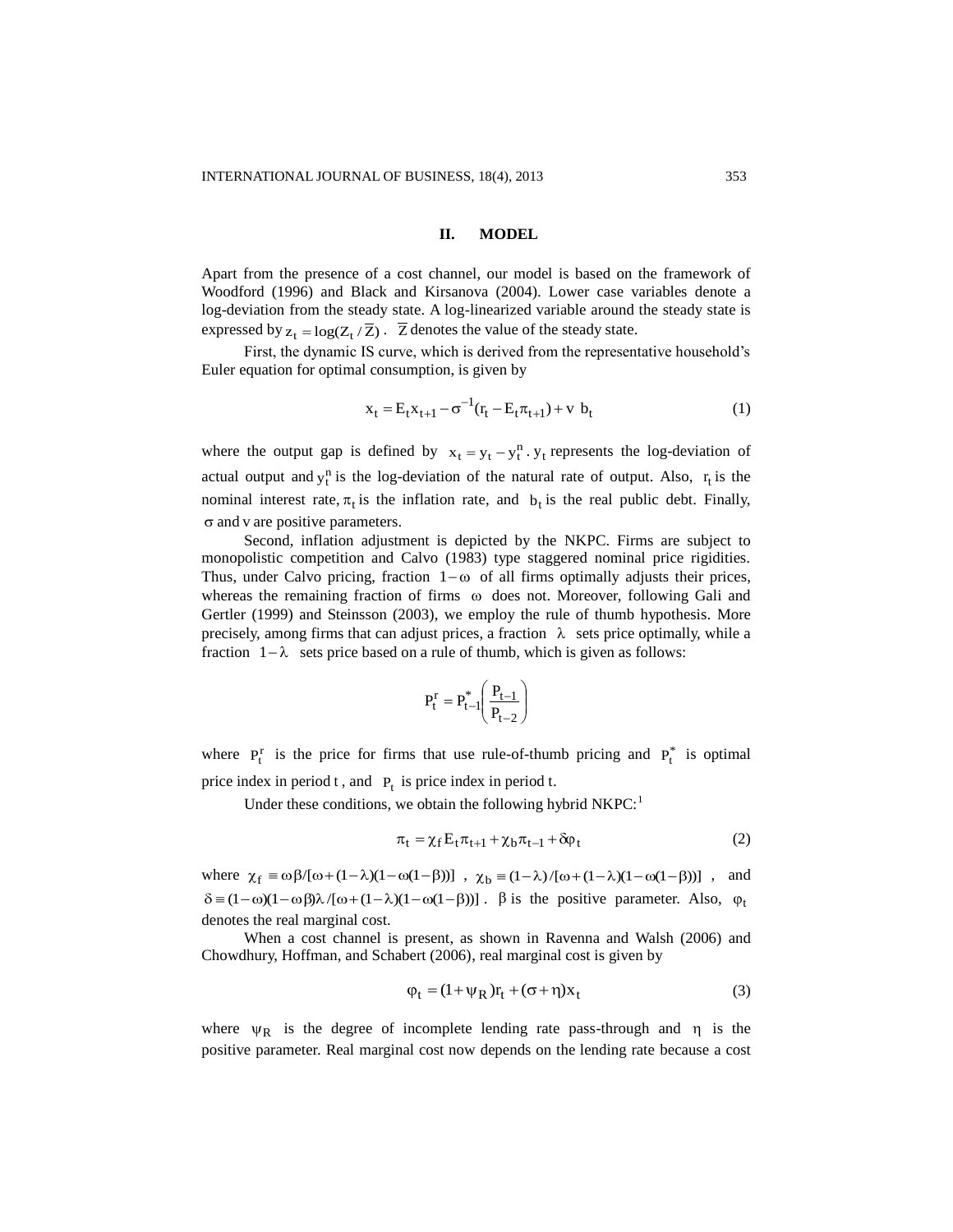channel is present. Imperfect lending rate pass-through acts as a kind of a financial accelerator effect emphasized by Bernanke, Gertler, and Gilchrist (1999).

Third, as in Woodford (1996) and Black and Kirsanova (2004), we introduce a debt accumulation equation into the model. The public debt evolves as follows:

$$
b_{t+1} = r_t - E_t \pi_{t+1} + \beta^{-1} (b_t + d_t) + \varepsilon_t^f
$$
 (4)

where  $d_t$  is real primary debt and  $\epsilon_t^f$  represents a fiscal shock. As presumed in Black and Kirsanova (2004), the government conducts fiscal policy based on the following feedback rule:

$$
d_t = -\tau \ b_t \tag{5}
$$

To close the model, we now specify a monetary policy rule. This paper assumes that the central bank implements monetary policy based on the following simple instrument rule:

$$
\mathbf{r}_{t} = \rho_{\mathbf{r}} \mathbf{r}_{t-1} + (1 - \rho_{\mathbf{r}}) \left( \phi_{\pi} \pi_{t} + \frac{\phi_{x}}{4} \mathbf{x}_{t} \right) + \mathbf{e}_{t}
$$
 (6)

where  $\phi_{\pi}$  is the coefficient of inflation and  $\phi_{x}$  is the coefficient of the output gap.  $e_{t}$ represents the monetary policy shock. Also,  $\rho_r$  represents the degree of interest rate smoothing.

Finally, we describe the parameters used in the paper. We calibrate the parameter based on the existing literature on the new Keynesian model. First, we set the degree of price rigidity  $\omega$  to 0.75. Next, in regard to the parameter  $\lambda$ , we set this value to 0.4 based on the parameter range suggested empirical studies for the NKPC. We choose 0.99, 2.0 and 1.0 for  $\beta$ ,  $\sigma$ , and  $\eta$ , respectively. The parameter v is set to 0.05. In regard to incompleteness of the loan rate, we set  $\psi_R$  to 0.<sup>2</sup> With regard to the parameters for the monetary policy rule, following the existing literature in the new Keynesian analysis, we choose 1.5 and 0.5 for  $\phi_{\pi}$  and  $\phi_{x}$ , respectively. We set the term for interest rate smoothing to 0 as a benchmark case.

### **III. THE EFFECT OF PUBLIC DEBT ON INFLATION DYNAMICS**

Figure 1 shows the impulse response of inflation to a monetary tightening shock. It is surprising to note that monetary tightening generates an increase in the inflation rate when the fiscal authority puts a smaller weight on controlling the primary debt. Thus, the price puzzle occurs if the fiscal authority has less incentive to control the primary debt. According to Chowdhury, Hoffman, and Schabert (2006) and Castelnuovo (2007), a monetary tightening shock generates the price puzzle when the parameter  $\psi_R$  takes a higher value. Importantly, in contrast to their results, this paper illustrates the presence of the price puzzle even if  $\psi_R = 0$ .

Intuitively, a small weight on controlling public debt weakens the demand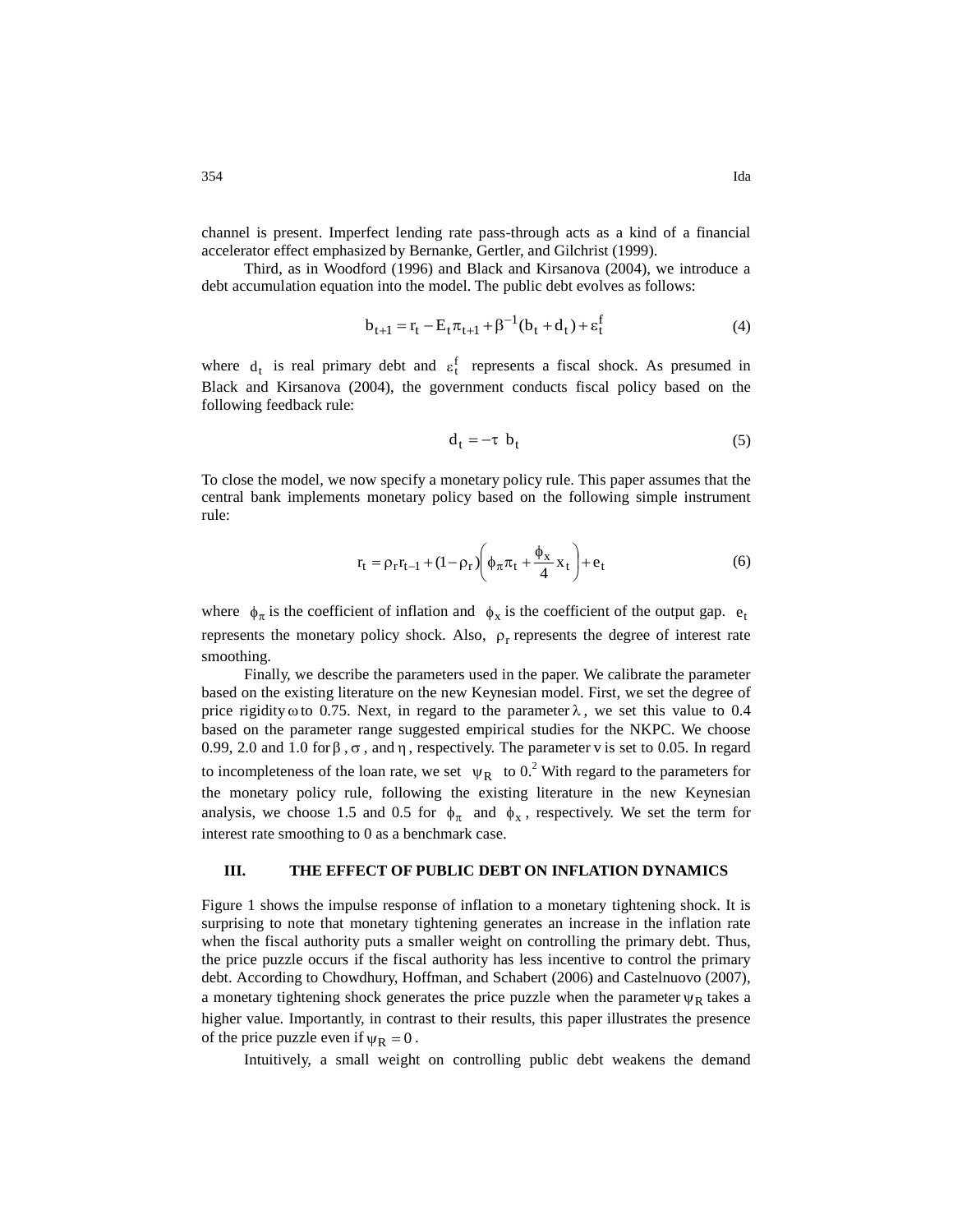channel that monetary policy affects an inter-temporal allocation of the demand through a change in the real interest rate. In this case the central bank might not fully stabilize inflation by raising the real interest rate. In other words, it is possible that the cost channel dominates the demand channel even if loan rate pass-through is complete. Hence, a monetary contraction results in the price puzzle. On the other hand, the inflation rate responds negatively to a contractionary monetary policy shock when the fiscal authority puts a higher weight on controlling the primary debt.

Figure 2 illustrates the impulse response of inflation to a fiscal shock—that is, an increase in public debt. It turns out that a fiscal shock generates an increase in the inflation rate. In particular, the smaller the value of the parameter  $\tau$  is, the larger the response of the inflation rate to a fiscal shock is. This result is intuitive. A fiscal shock increases the expected inflation rate because the private sector anticipates that a small weight on controlling public debt aggressively induces the accumulation of government debt.



**Figure 1** Impulse response to a monetary policy shock

**Figure 2** Impulse response to a public debt shock

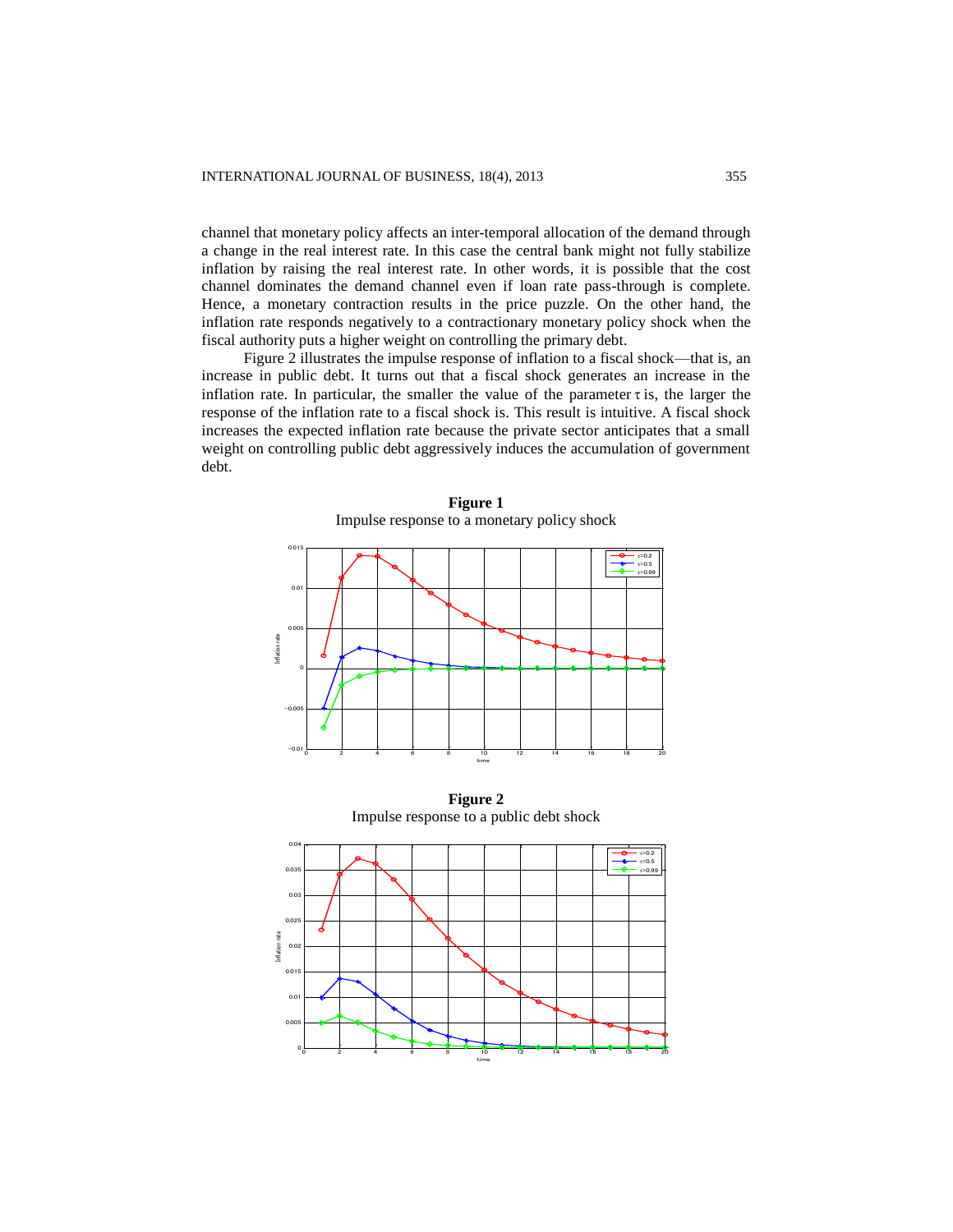We now discuss how the central bank prevents the price puzzle associated with an accumulation of the public debt. Castelnuovo (2007) points out that to eliminate the price puzzle, the central bank should introduce policy inertia through interest rate smoothing, which acts as an anchor in stabilizing the expected inflation rate. The price puzzle disappears because the demand channel dominates the cost channel when the central bank gradually manipulates its policy rate.

Our question is whether interest rate smoothing can resolve the problem of the price puzzle when the stance of fiscal policy significantly affects the real economy. To answer this question, we introduce the term for interest rate smoothing into the monetary policy rule. According to previous studies, the coefficient for interest rate smoothing takes a 0.6-0.9 range (for example, Clarida, Gali, and Gertler, 2000). We set the term for interest rate smoothing to 0.75.

Figure 3 shows the impulse response of inflation to a monetary tightening shock when the central bank employs an interest rate rule with a high weight on the lagged interest rate in the case in which the value of the parameter  $\tau$  is small. The price puzzle disappears when the central bank puts a high weight on interest rate smoothing in the monetary policy rule. This indicates that a monetary policy rule that includes interest rate smoothing can stabilize the real economy even if the fiscal authority puts a small weight on control of the public debt. In other words, as argued in Castelnuovo (2007), interest rate smoothing can reinforce the demand channel because the presence of the lagged interest rate in a monetary policy rule leads to the stabilization of the expected inflation rate.

Figure 4 illustrates the impulse response of the inflation rate to a fiscal shock when the term for the lagged interest rate is included in an interest rate rule in the case of a small value of the parameter  $\tau$ . We observe that the response of inflation is smaller under the monetary policy rule with interest rate smoothing than that without interest rate smoothing.



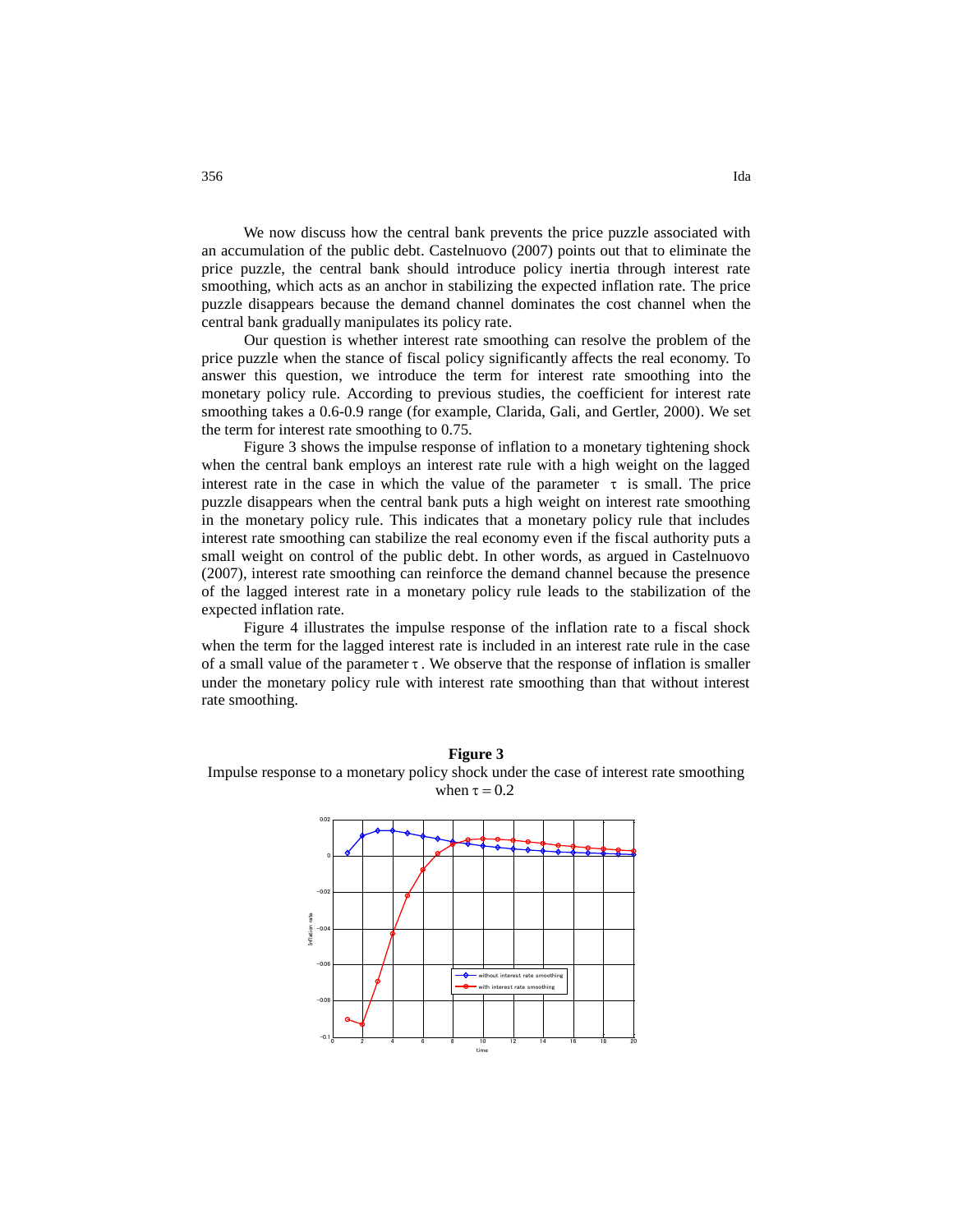**Figure 4** Impulse response to a public debt shock under the case of interest rate smoothing when  $\tau = 0.2$ 



What implications do our findings have for current Japanese economy? According to our results, a small weight on public debt in a fiscal policy rule (i.e., a small value of the parameter  $\tau$ ) induces an increase in the inflation rate after monetary tightening. In addition, the response of inflation is quite large and persistent when the fiscal authority puts a smaller weight on the control of the public debt. The Japanese government now combats a severe stagnation and argues that the Japanese economy should be revived by implementing an aggressive fiscal stimulus. In fact, the level of the Japanese public debt is high among developed countries. In the near future, therefore, the inflation rate would drastically increase once the private sector expects that the size of the Japanese public debt is not sustainable.

Our simulation results may suggest two implications for the current Japanese economy.<sup>3</sup> First, the Japanese government should shrink the level of public debt to maintain credibility for fiscal policy. This is because a smaller weight on controlling public debt generates severe inflation. Second, the Bank of Japan (BOJ) should retain the credibility of its monetary policy by managing the expectations of the private sector if the government accumulates its public debt to insulate the Japanese economy.

Accordingly, our model might indicate that inflation never drastically increases if both the Japanese government and the BOJ can enhance their credibility of economic policies. In addition, as our simulation results show, even if an accumulation of public debt creates inflation pressure in the future, the BOJ can stabilize the inflation expectations of the public sector as long as it gradually manipulates its policy rate. The Japanese economy would inevitably experience greater inflation in the near future, however, if the government attempts to accumulate its public debt when the BOJ has no effective instrument to anchor the expected inflation rate.

#### **IV. CONCLUSION**

This study has theoretically investigated the relation between inflation dynamics and the conduct of fiscal policy, focusing on the role of public debt in the canonical